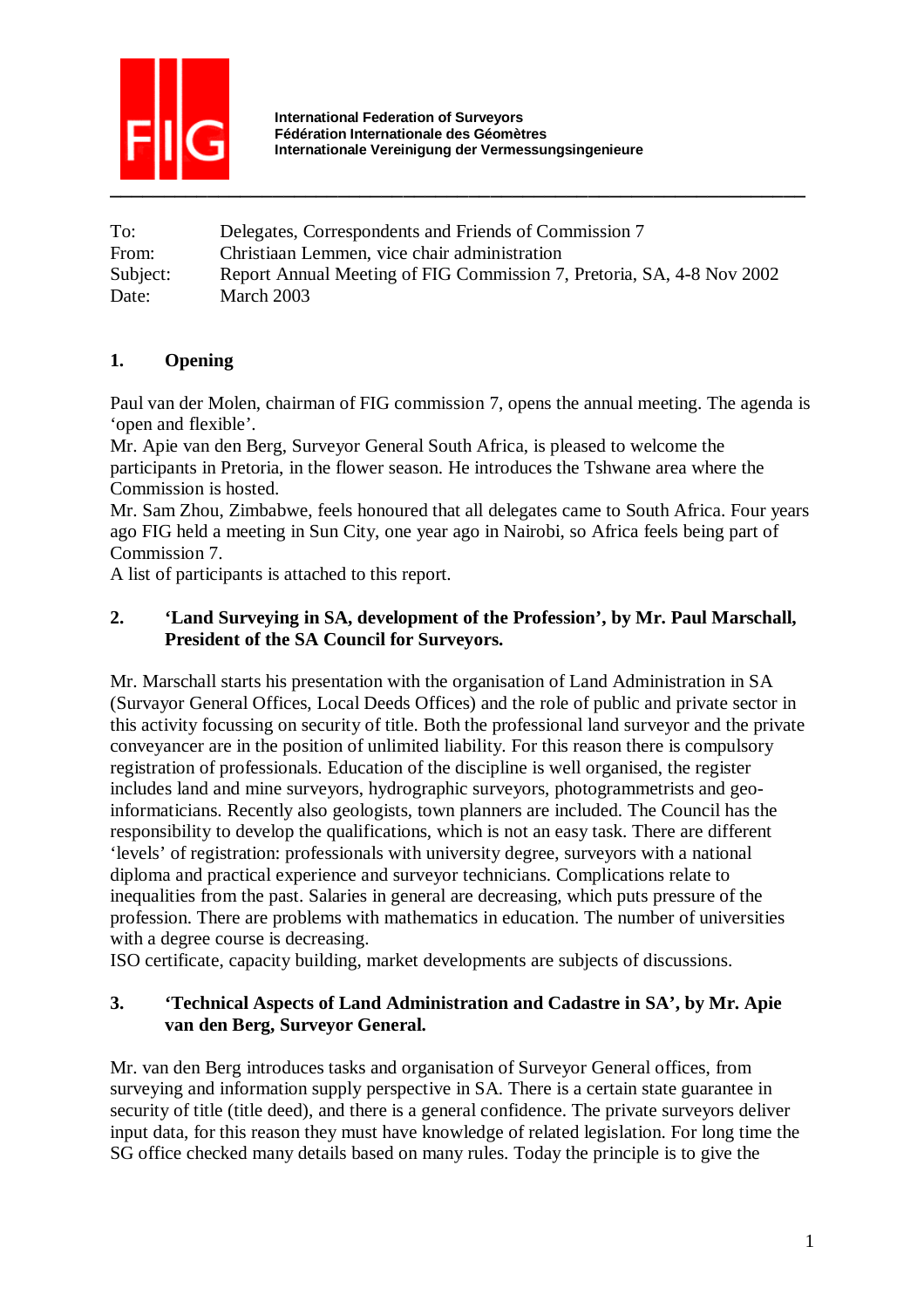responsibility where it belongs; the Land Survey Act is in operation since 1997, it came a long way.

There are no fixed tariffs for private surveyors, clients can shop around.

The Cadastral Information System contains a seamless cadastral map, with an indication of servitudes. The cadastral database was used for the second elections in the 'new' SA.

Further improvements in relation to alpha numerical data and representation of State Lands are under development. Large sets of urban parcels are created in the database very fast, data cleaning will be done in second phase. There have been some technical problems with the Oracle software, might be solved in the next version 9.

Further developments are the computerisation of processes, sending of field results by private surveyors using networks, relating and integrating electronic deeds registers, and access by internet.

Attention must be given to many (informal) area's which are not surveyed yet, it is a big challenge to bring those lands into the system. It should be remembered that black people were not allowed to have ownership in the past.

Also within the SG organisation more black directors should be appointed.

During the discussion there was attention to the role of politicians, the importance of cadastre for economy, how to register informal lands –without touching the principle of security of title-, available budgets, fees for information based on the principle that data capturing is paid for already, competition between surveyors on the market place.

Approach in registration of informal area's could be done by a combination of survey points and aerial photographs and adding separate layers with informal area's in the system. GPS is too expensive, satellite images are not accurate enough, and aerial photographs can be outdated very fast.

Tribal area's are point of attention, including transfers to communities. The ongoing debate on this should be concluded soon.

A problem in general in the professional community is that some people provide services for too low prices.

#### **4. 'Legal Aspects of Land Registration and Cadastre in South Africa', Mr. G. Slothouber, Chief Registrar of Deeds.**

Mr. Slothouber introduces the legislation in historical perspective. The 1937 Deeds Registry Act was amended 40 times to keep it up to date. Reviews are ongoing because of the introduction of electronic conveyance. The system works in practise as a positive system (title deed), notary public is involved in transactions, and boundary surveys are compulsory. Since 1994 there is a development of 'initial ownership', as a sufficient base for collateral. 'Initial ownership' is a step to 'full ownership' after checking and cleaning the data. Matrimony under customary law is recognised now.

Mr. Slothouber gave attention to some other relevant developments: communal ownership and family ownership. How to deal with this from registration point of view is under consideration. In case of traditional communities there are no fixed rules in case of inheritance.

Also he highlighted the electronic conveyancing and its legal impact.

## **5. 'Towards a Cadastral Domain Model', by Mr. Christiaan Lemmen.**

Mr. Lemmen introduces the efforts which are ongoing in many places worldwide on the cadastral standardisation issue. He recognises a 'technology push' (GIS, database developments, modelling of standards, internet, etc) and a 'market pull' (user requirements,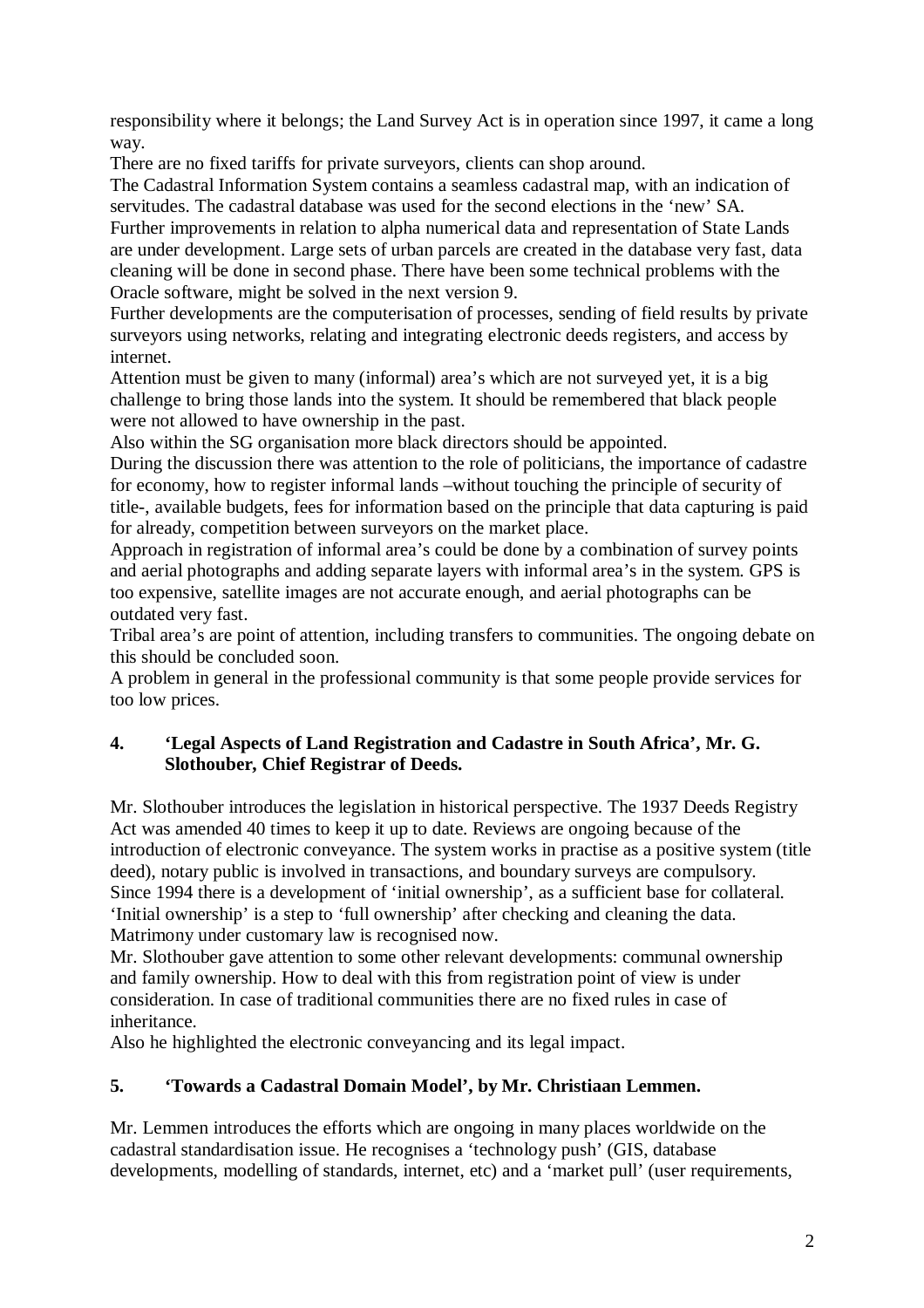market orientation, etc.). FIG is involved in the issue of standardisation and is developing relationships to other standardisation activities. Compatible standards, avoidance of redundancy, interoperability of data exchange, data sharing, etc. are becoming more and more relevant. Also in the Cadastral Domain. A proposal for a core model is under development and discussion, he presented the latest version of this model to the participants of the annual meeting.

# **6. Commission 7 Progress Report and Discussion.**

Chair Paul van der Molen gives a brief introduction to the Commission 7 Working Plan, accepted and approved by the FIG General Assembly (Washington 2002). One of the aims of this period is a set of publications with the help of the Commission 7 working groups. The progress report concerns the participation of Commission 7 in important meetings and workshops on land issues world wide: Worldbank Workshop in Budapest and Kampala, the Granada Meeting on European Cadastre, WPLA meetings in Moscow and Vienna, GIS Istanbul, COST workshop in the Netherlands.

Mr. Andrass Ossko seeks contact to the UN EC/Real Estate Advisory Group in order to coordinate.

The Worldbank organised a broad discussion (internet) on land related issues in 2001. Experiences were summarised in a 'lessons learnt report': strict uniformity of land tenure arrangements is not a topic any more , it may even not be desirable, more attention should be paid to customary and use rights, gender aspects, women's access to lands, infrastructural aspects, land tax should be included in the approach to land issues, mandates and legislation should be clear, otherwise there will be confusion on the ground.

A key issue is also the aspect of costs.

Adjudication and boundary surveying processes should preferably not be separated. Performance indicators are relevant for monitoring purposes (see publication Kaufman/Steudler).

Liberalisation of the land market is coming more and more important.

Next steps: the land issue should have a more structural relation to poverty alleviation, people should better enjoy the benefits of land administration by embedding the activity in a broader development approach..

Is this all theory? In the Kampala workshop many excellent papers on the land issue were presented. From the Budapest workshop it can be reported that cadastral projects are established in former Soviet area's. In the Soviet Union there was no LA sector, there was a start from scratch. There are discussions on responsibilities between ministries. Discussions on governmental roles and the market role. Achievements in land consolidation are coming slowly, should be financed by the state is a question and most of the lands are still state owned.

During the Granada meeting there has been an agreement on co-ordination in a declaration. Interoperability in cadastral systems is important. 400 participants were joining this conference. There will be a follow up in Italy in December to investigate the establishment of a Permanent Committee..

GSDI is becoming an instrument for materialisation of benefits of land administration. A memorandum of understanding is agreed between FIG and FAO; about women's access to land a FAO publication will follow.

## **7. Break out sessions.**

Working Group break out sessions. No minutes.